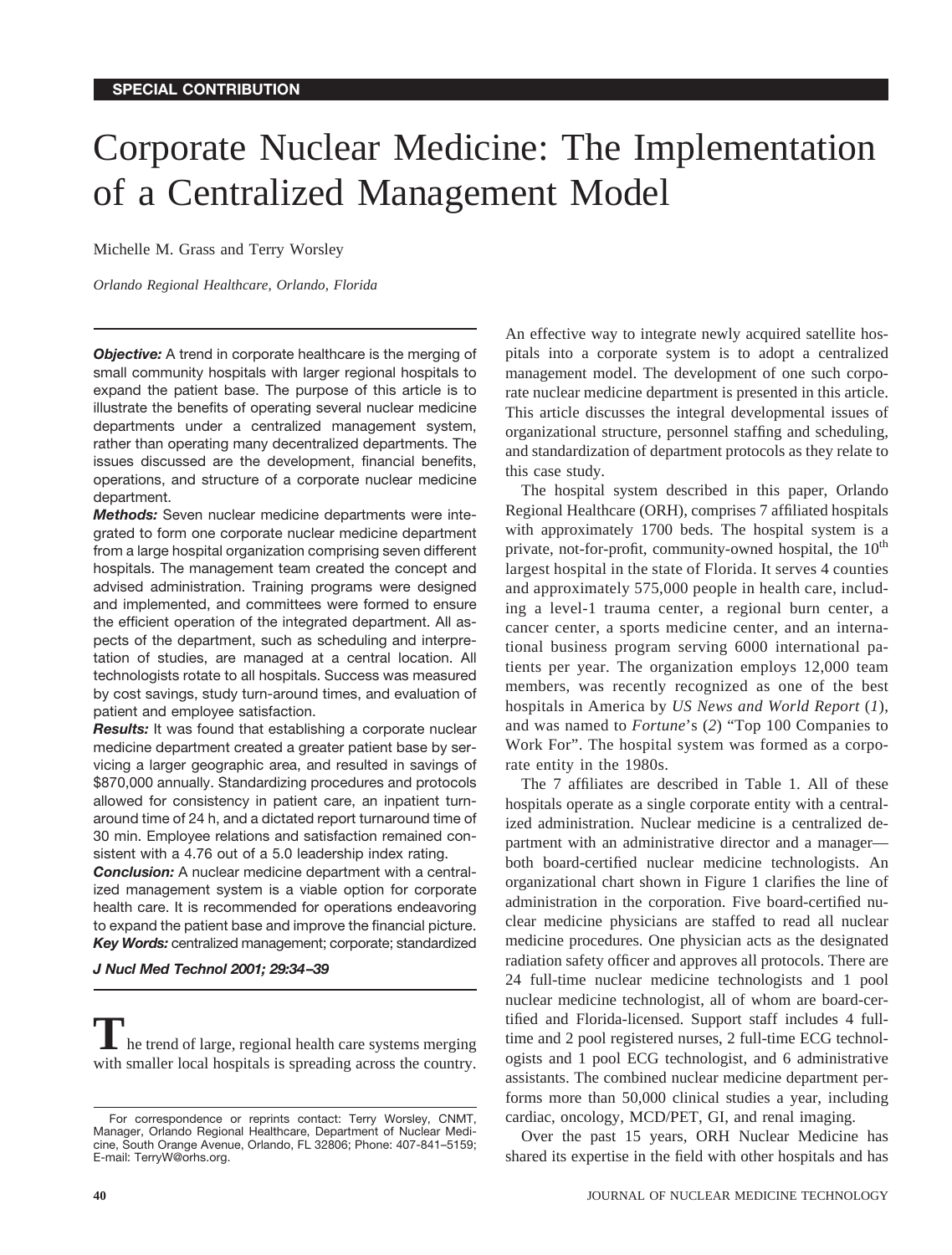| <b>Affiliated Hospitals</b> |             |                                            |                                     |        |                                          |  |  |
|-----------------------------|-------------|--------------------------------------------|-------------------------------------|--------|------------------------------------------|--|--|
| Hospital                    | <b>Type</b> | <b>Services</b>                            | Year became<br>centrally<br>managed | # Beds | # of nuclear<br>medicine<br>studies/year |  |  |
|                             | Regional    | Level 1 trauma air care, cardiology, ortho | 1985                                | 517    | 36730                                    |  |  |
| 2                           | Community   | Brain injury rehab center                  | 1985                                | 292    | 8256                                     |  |  |
| 3                           | Regional    | Women & children                           | 1989                                | 281    | 1551                                     |  |  |
| 4                           | Community   | General                                    | 1992                                | 84     | 3157                                     |  |  |
| 5                           | Community   | Behavior health                            | 1993                                | 206    | 6065                                     |  |  |
| 6                           | Community   | General                                    | 1999                                | 267    | Newly acquired                           |  |  |
|                             | Community   | Sports arena clinic                        | 2000                                | 60     | Newly acquired                           |  |  |

helped advance the skill level of their technologists. For example, technologists have been trained on state-of-the-art techniques such as MCD/PET imaging and have hosted continuing education courses on current studies, such as lymphoscintigraphy mapping for surgery. ORH is often called upon to answer questions pertaining to the development, maintenance, and continual improvement of its unique operation to meet today's market challenges. For example, the nuclear medicine department offers tours for hospital administrators and their staff to view equipment, network, and operations of the department. This case study shows that functioning as a corporation instead of as individual hospitals can expand the patient base, while still allowing departments to run efficiently and offer exceptional patient care.

ORH in 1985. The various nuclear medicine departments at the outlying sites operated independently for 10 y, administratively separate from radiology at each site. This section discusses the factors necessary for development of an integration plan.

#### **Management/Administrative Support**

When developing a corporate department, it is critical that the effort garners the full support of the administration and department managers of each site; without this cooperation, failure is inevitable. However, achieving this support can be challenging; this is due, in part, to resistance to change (*3*). For example, the administration at one hospital did not want to relinquish control of the department. The administration was concerned that management would not be present at the individual hospital location, that staffing may not be sensitive to individual community needs, and that extra expenses would be incurred. These concerns were addressed through continual meetings, presentation of ben-

# **DEVELOPMENT**

The administrative director and department manager conceptualized a corporate nuclear medicine department at



**FIGURE 1.**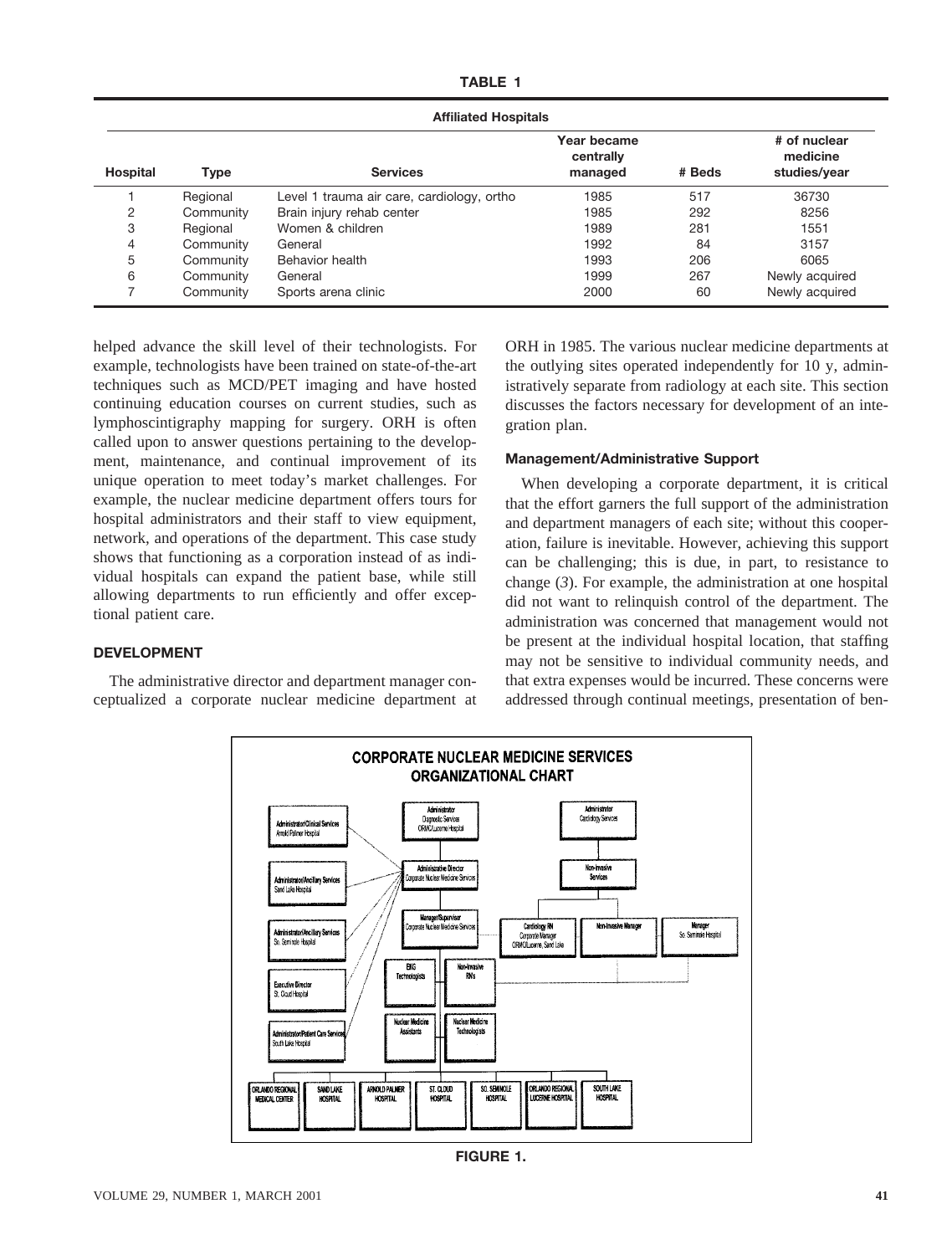efits, and support from the nuclear medicine physicians. In addition, management must empower the staff to problemsolve for a successful working relationship to flourish. Depending on the communication process, equipment needs, and department reorganization, the development process can take as little as 90 d or as long as 2 y.

# **Communication**

Communication is another crucial factor in the development process. Discussion between administration and management must cover the topics outlined below.

- 1. Information relevant to the department integration process. This should include timelines of when the staff will be notified of any changes, notification of when and if the physicians will be in a centralized location, and information about whether the equipment will be network compatible.
- 2. Development, management, and oversight of a corporate budget.
- 3. Staff integration into the corporate nuclear medicine department.
- 4. Impact on patient care during and after the incorporation.

Of all these issues, the greatest challenge was helping the administration understand that one department could run all sites, because each site has unique characteristics with different demands. The nuclear medicine management understood this concern, and was willing to make adjustments to meet the needs of each site to help facilitate open communication. For example, one site may have a higher volume of pediatric patients than the other sites within the corporation. To accommodate that site's needs, the staff would be trained in pediatric care; not only would this training benefit the site, it would also benefit the technologists by increasing their technical capabilities. In addition, physician concerns would have to be addressed. For example, a staff of 5 physicians would not be able to accommodate all locations; therefore, a centralized nuclear medicine reading area was established at the "main" area. Administration and management realized that staffing additional physicians was not fiscally beneficial, and establishing the centralizing reading area would still allow for excellent patient care.

Once the decision is made to integrate a facility, it is imperative to bring together staff technologists in focus groups to hear their concerns. (*4*) During the ORH experience, the following common staff concerns were expressed:

- 1. Shifts, call-back, holidays, seniority, salary
- 2. New corporate protocols and procedures
- 3. Staff rotation to the other corporation hospitals
- 4. How the change would benefit the individual employee.

All of these concerns were resolved easily. To determine the level of expertise of each technologist, ORH spoke with the administration of the facility about to be acquired and

agreed to pay the salary of the technologist for 1 mo to have that technologist work at the "main" location. During this 1-mo period, the technologist was assigned a mentor, who was there to answer the new technologist's questions and to teach the procedures and policies. The most commonly asked questions pertained to seniority, scheduling, and where the new technologist would be working. ORH maintained the current staff's seniority. The newly acquired staff member started as if it were his or her first day, unless another arrangement was made for a technologist with  $15+$ y experience. The new technologist was shown how the schedule works and told that all technologists would rotate to all locations.

Having personal experience with the future employer put most new technologists at ease and allowed for a more comfortable transition. This arrangement also provided management with the chance to observe new employees first-hand and to determine if the working relationship would be mutually beneficial. The ORH nuclear medicine management has been successful in integrating the staff in this manner and has offered all acquired technologists a position. Out of the 6 sites acquired in the past 15 y, only 1 technologist decided to leave to explore new opportunities.

# **Equipment**

Integration of equipment can be a challenge when implementing departmental changes. Because all of the locations are networked for physician viewing, and to ensure consistency of patient care and procedures, it is imperative that the equipment be compatible and networked properly. If the equipment is not compatible with the current network, management and administration should negotiate and create a timeline for integrating and networking equipment before taking on the new department. Although in most cases the equipment at the acquired site is compatible with that of the main division, it is important that the equipment be thoroughly evaluated.

# **Financial**

Financial benefits to the hospital will be of greatest concern when negotiating and discussing a corporate department with administrators. The greatest advantage is the ability to purchase in bulk. The ORH transition resulted in \$300,000 in savings on equipment and service contracts, \$150,000 in savings on supplies, and an additional \$150,000 in savings on radiopharmaceuticals. The total savings, \$600,000 annually for approximately 7 y, was obtained by taking advantage of a corporate price reduction, rather than purchasing for each individual department.

Staffing can also affect overall savings. In a corporate organization model, staff and support staff rotate between sites to cover workload needs and alleviate staff-to-patient fluctuation problems. Because management of the satellite departments is maintained under 1 administrator and 1 manager, separate leadership positions are unnecessary at each site. At ORH, this staffing method produced savings of \$270,000 annually for 5 y. Together, bulk purchasing and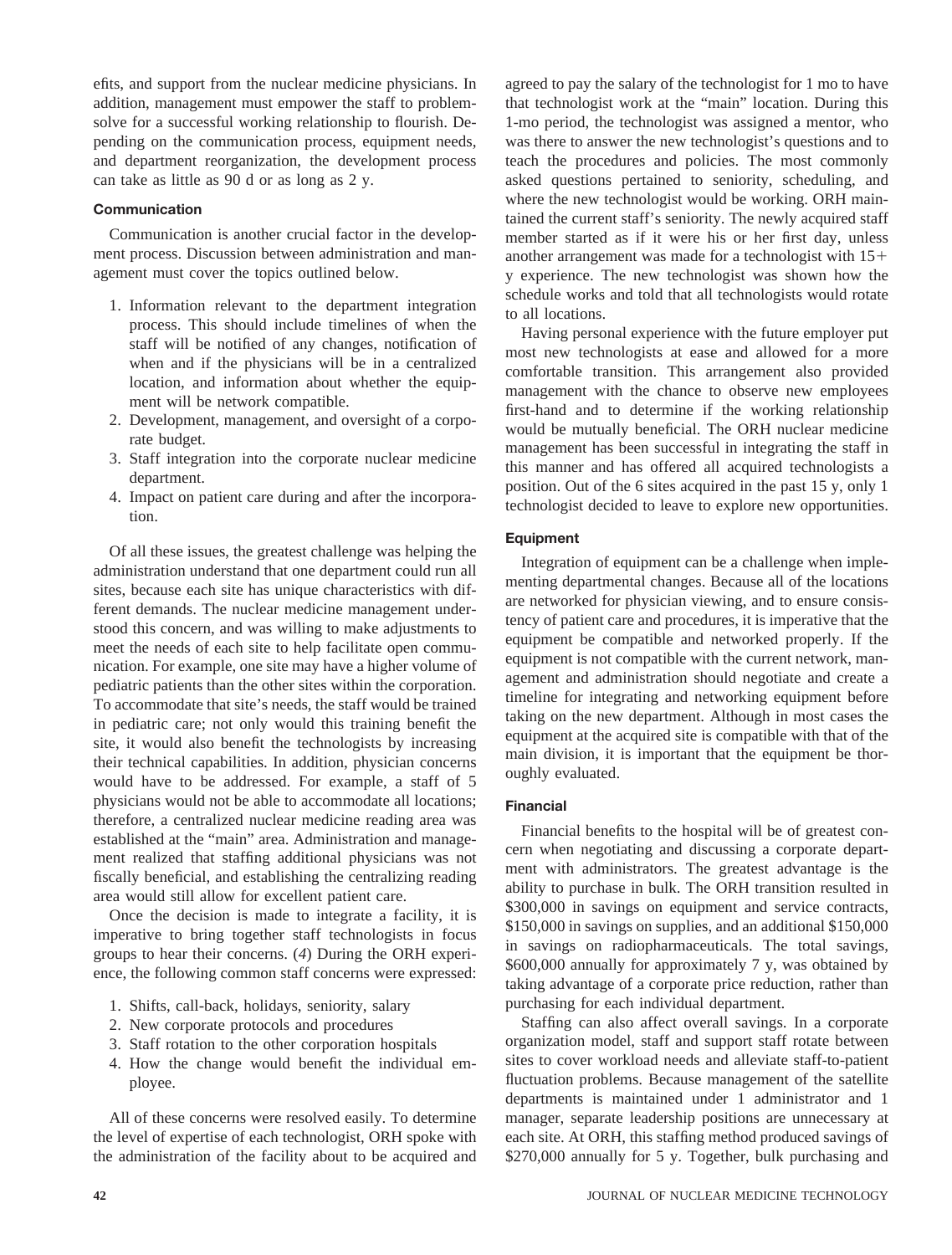rotating the staff resulted in a total cost savings of \$870,000 annually, or \$4,350,000 over 5 y. The financial benefits of a corporate integration are obvious.

#### **Operations**

ORH has a corporate central scheduling (CS) department that works closely with the department to ensure customer satisfaction. CS maintains information regarding scheduling and patient preparation for nuclear medicine procedures, and is often the first and only contact a patient has with the organization before arriving in the department. Considering that 70% of ORH nuclear medicine procedures are performed on an outpatient basis, the corporate model helps streamline registration, preapproval, and precertification, and channels patients to the appropriate site for their appointments. This has improved billing and reimbursement, and has reduced claim denials.

In addition to outpatient studies, ORH strives to maintain a demanding schedule for inpatient exams, which are expected to be completed within 24 h of receiving the order. Inpatient studies are expected to be completed the same day as ordered, whenever feasible. CS has access to all sites via GroupWise (Novell, Provo, UT) calendar software, enabling a more efficient workload distribution between sites and preventing one site from being overburdened while another sits idle. This also improves the quality of patient care and increases choices for patients, who can select from a wider variety of appointment times and choose the facility nearest to their home or work.

Patient access to the main nuclear medicine department has played a large role in the success of the corporate model. Optimal internal communication is critical to maintaining this success. Mandatory staff meetings are held monthly, a quarterly newsletter is distributed, and all staff members are assigned to committees. Studies are interpreted by the same group of board-certified nuclear medicine physicians at each site, improving consistency throughout the organization. The 5 board-certified nuclear medicine physicians are linked from the main location to the satellites via virtual network using synchronized optical network (SONET) ring technology, which allows communication between the outlying sites and the main location. Although this technology is crucial to the operations, there is a disadvantage to this configuration: If one site goes down, all sites go down. Therefore, ORH contracts with a network services company for 24/7 service to ensure continuous communication and to minimize interruption. The same network is then linked to the home of each nuclear medicine physician through the use of an integrated service digital network (ISDN). Seemor (ADAC Laboratories, Malpitas, CA) and Cemax-Icon (A Kodak Company, Freemont, CA) are used to transfer and view the images in the physicians' homes. A unique password protection program provides security and maintains patient privacy.

Once the nuclear medicine physician receives images at the main location, communication between the outlying sites and the physician is essential. The following ORH

protocol allows a 30-min turnaround time after completion of the study:

- 1. All face sheets with appropriate patient history, time of injection, technologist performing the procedure, and other relevant information are faxed to the physician reading room.
- 2. The nuclear medicine technologist at the site then alerts the physician that the information sheet has been faxed and answers any questions the physician may have regarding the patient's condition or ability to comply with the demands of completing the exam.
- 3. The nuclear medicine physician must approve every study before releasing the patient from the department.
- 4. Stress gated thallium studies are reviewed upon completion of the stress processing. If the stress portion is normal, no additional imaging is done. The patient is released, and a report is given to the cardiologist. This process alone has saved many hours of valuable camera and imaging time.

Once the study is completed, the nuclear medicine physician dictates the official report by accessing the telephone dictation system. The ordering physician retrieves the report through a listen-access line before it is typed and distributed, if he or she chooses. Each site maintains a permanent administrative assistant, who files and transcribes completed patient charts. Individual chart numbers and folder colors are used for each site for ease of identification.

# **Structure**

ORH's corporate nuclear medicine department operates with 40 team members. Scheduling is based on the ability to offer excellent patient care, individual site needs, and budgeting concerns. Because the main facility has the largest volume of patients, the largest number of staff is assigned there on a daily basis. There are 10 nuclear medicine technologists scheduled each day for 8 different shifts, including the on-call technologist who does not report to work until 1500. In addition, two noninvasive RNs with advanced cardiac life support certification, 3 ECG technologists, and 4 administrative assistants are scheduled each day. The smaller sites are staffed according to trends in patient workload, practice patterns, the number of cameras operated, and on-call coverage. Each satellite has an RN and an administrative assistant.

The distance between hospitals and the need to maintain a 1-h response time to a call requires that 3 call teams rotate the on-call schedule: a south team (St. Cloud, Sand Lake and South Lake), a north team (South Seminole), and a "main" location team (Orlando Regional Medical Center, Lucerne, and Arnold Palmer Hospital). Each team is responsible for calls at the locations in its area, which means that technologists are not responsible for taking calls at all locations. The call period is for 7 d, Friday through Thursday. The call technologist's arrival time Monday through Friday is later in the afternoon, to accommodate the prob-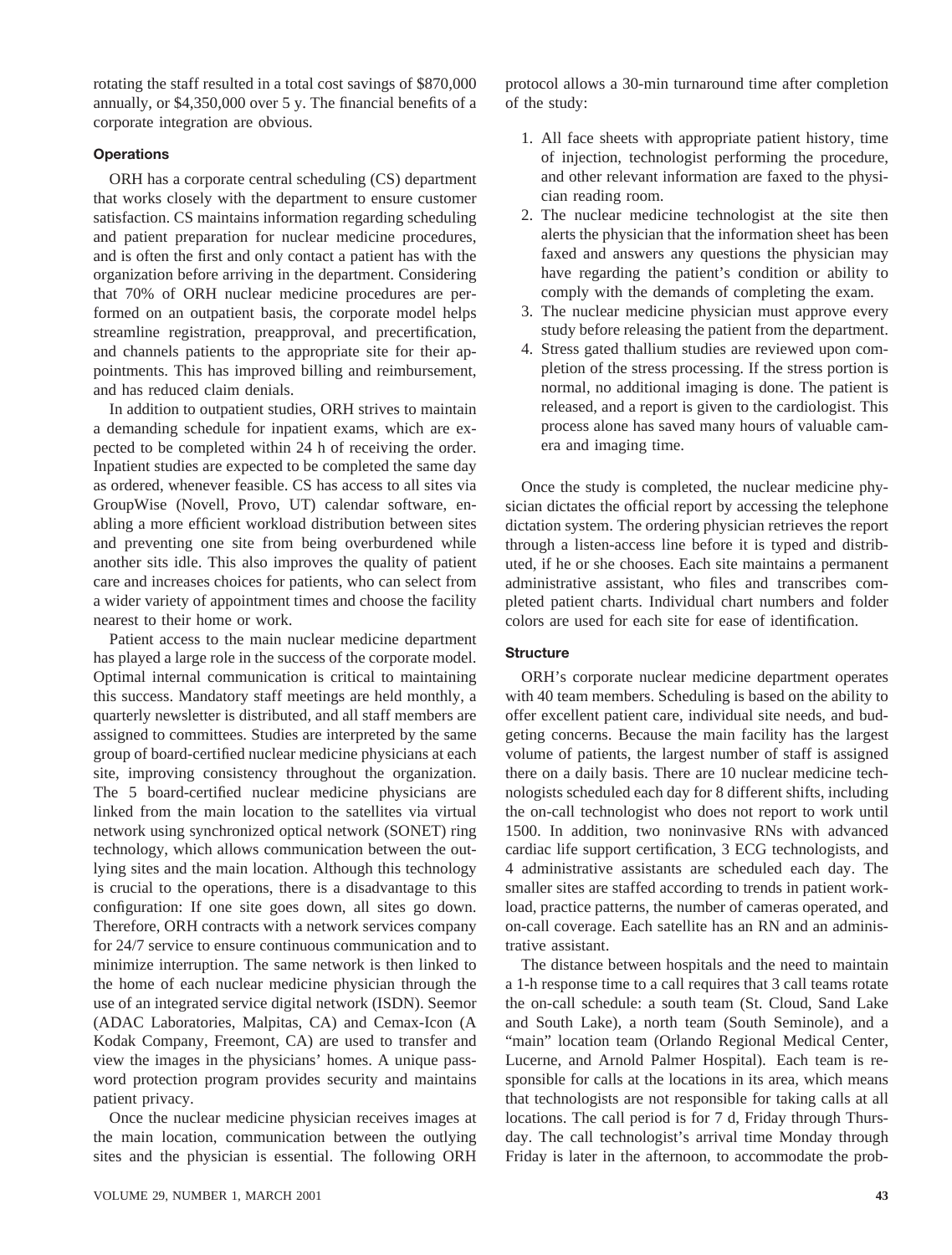



ability that they were at the hospital performing procedures during the evening or early morning.

Recent increased patient census trends are a challenge for weekend coverage. The technologist staff at ORH was empowered to devise a plan to cover the increasing weekend volumes. Weekends are staffed with a rotating staff of 4 technologists, who do not take traditional calls but who cover all weekends for the year. Because each technologist is familiar with all sites and the procedures and protocols are standardized, all technologists know the idiosyncratic expectations of the satellites.

There are 33 different shifts to be scheduled corporatewide. A senior technologist is assigned to create the staff schedule and submit it for approval by the manager. Everyone is expected to be multitask-oriented and to rotate to all sites and all assignments, which helps to maintain consistency of technical expertise among the sites. Quality control is performed every morning and assigned to the technologists with the first shift of the day. Specific studies are scheduled in specific rooms. Because all technologists rotate to all facilities, ORH can eliminate a lead technologist at each location and instead assign a technologist to make final decisions at each site.

The staff hierarchy is based on seniority and ability. The senior staff members are the decision-makers and work with the management team. Each senior staff member is assigned to chair a department committee. These committees are Core Group, Orientation Group, Procedural Group, Quality Assurance Group, Supply Committee, and Social Committee. Each group has a lead technologist that organizes regular meetings, keeps the group focused on the corporate mission statements, and informs management of the changing needs of the department. The responsibilities of each group follow.

*Core Group* comprises 7 senior technologists, who act as the voice of the staff. They have monthly meetings with management and discuss all questions and concerns from the staff members, who are aware they can bring questions to any of the Core Group technologists or management. Members of this group are also chosen to represent or chair the other committees, and must submit minutes from each committee meeting to management on a quarterly basis.

*Orientation Group* is responsible for mentoring newly hired technologists. Each new hire is paired with an experienced team member, who acts as a mentor (*5*). Mentors are responsible for familiarizing new hires with all facilities, encouraging efficient and accurate study performance, and introducing them to other team members. Mentors also supply new hires with weekly updates on their progress. Because of the rotation schedule, mentoring responsibilities may be delegated to other technologists, but the assigned mentors are ultimately responsible for the new hires' readiness. The training is clearly documented by using a rubric to minimize miscommunication of expectations. When new procedures are introduced, this committee trains department team members on the acquisition parameters and data processing. They also are responsible for continuing education endeavors, to keep technical skills at an exceptional level.

*Procedural Group* maintains and updates the department's procedure and policy manual. A copy is placed at each site. When new procedures are introduced, this committee creates the acquisition protocol and procedure with the approval of management and physicians. This group also generates a technical newsletter to update the team on